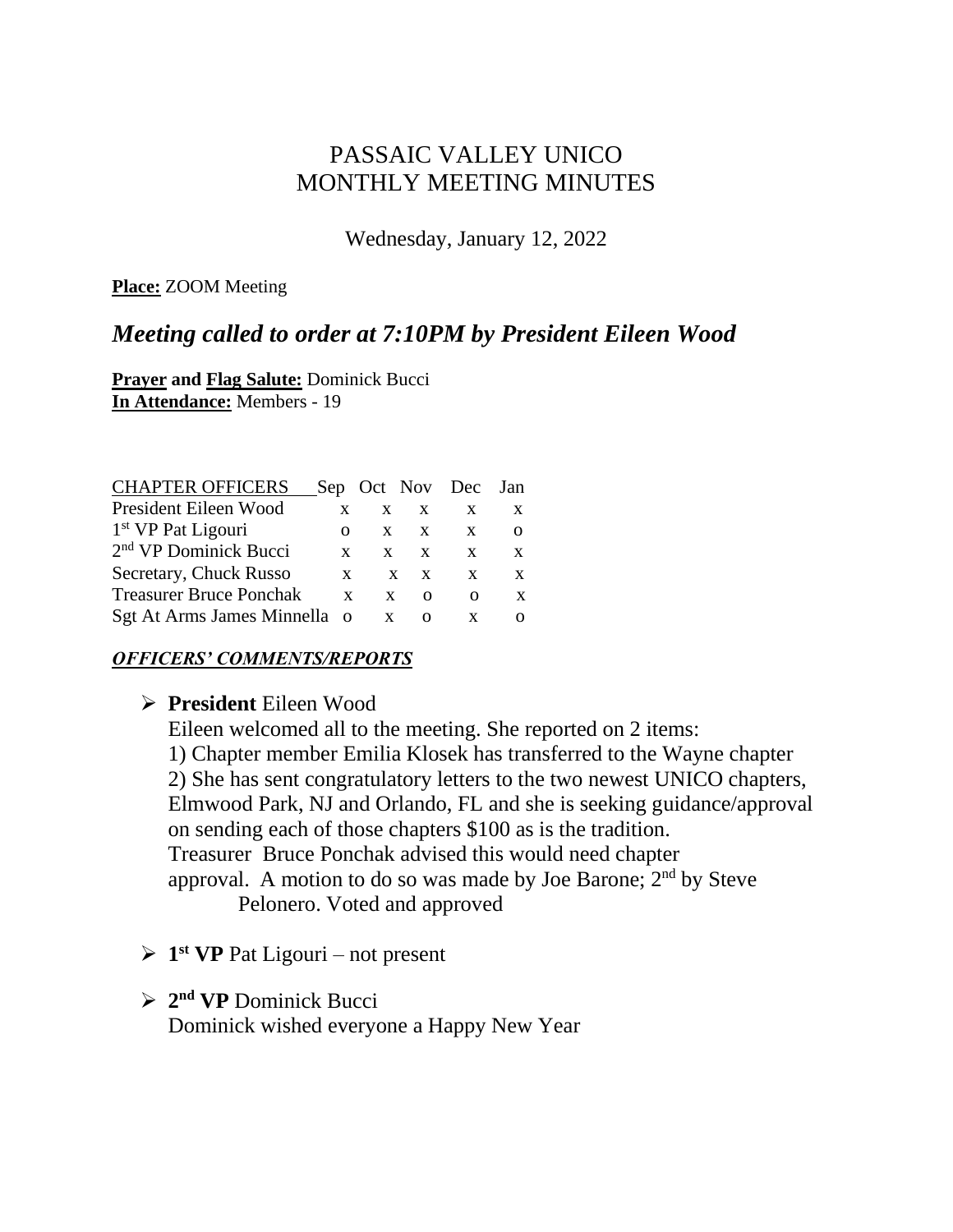➢ **Secretary** Chuck Russo

With no additions or corrections to December minutes which had been distributed via email, the minutes were accepted. Motion by Steve P, second by Sal B

- ➢ **Treasurer** Bruce Ponchak Treasurer's report had been distributed via email. With no questions or corrections, the report was accepted. Motion by Steve P; second by Joe Barone
- ➢ **Sgt at Arms** Jim Minnella not present

### **COMMITTEE REPORTS**

➢ **VALENTINES DINNER** Dominick Bucci

Dominick had previously advised that the dinner had been cancelled due to the pandemic. Carmen Criscione clarified that the dinner was never actually official but it was agreed to cancel same. Carmen thanked Dominick for all his initial efforts on this event.

### ➢ **GOLF OUTING** Joe Barone

Joe reported nothing has been made definite yet but the outing will most likely be held on Monday June  $13<sup>th</sup>$ . Joe will have more information next month.

## ➢ **FOOD PANTRY** Roni Corrado

Roni reported that this month the chapter would be supporting Little Falls United Methodist food pantry with ShopRite gift cards and is accepting donations for that. She will send out an email tomorrow with details for those who want to contribute.

- ➢ **COMMUNITY SERVICE** Pat Liguori not present, no report
- ➢ **SCHOLARSHIP** Pat Liguori not present, no report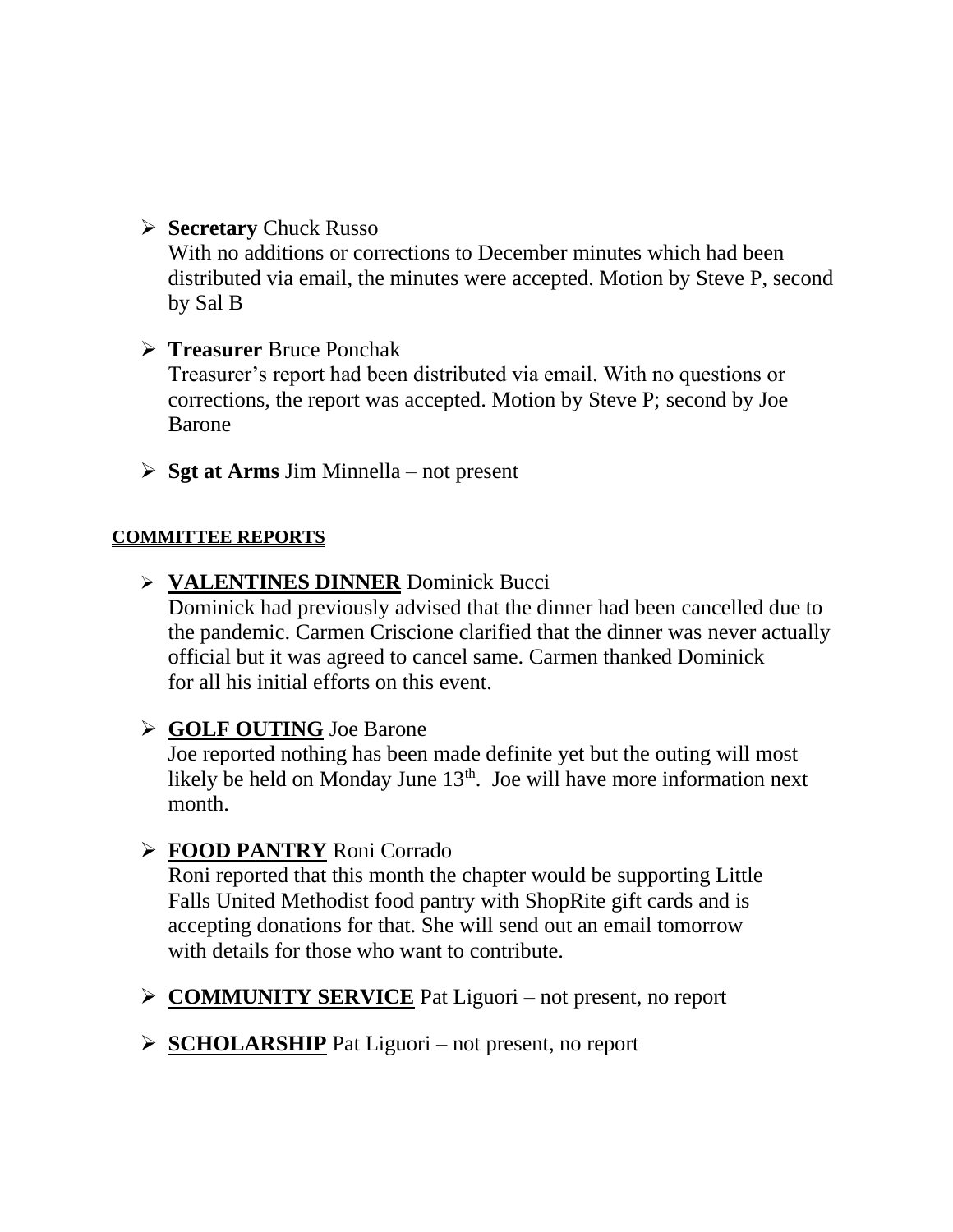# ➢ **RAFFLE COMMITTEE** Carmen Gaita

In Carmen's absence, Sal B emphasized we should be selling the raffle tickets for the drawing on May  $11<sup>th</sup>$  to be held at St Agnes Church

# ➢ **CHAPTER 50TH ANNIVERSARY GALA** Joe Agresti

Joe has signed a contract with Nanina's in the Park for our event to be held on Tuesday April 26<sup>th</sup>. Our cost at Nanina's comes out to be \$98/person so we will be charging \$100 a ticket. Joe briefly summarized the menu for the affair and that entertainment will be by Julian & Dominique. Joe emphasized the importance members attending and selling ads for the journal to offset the entertainment and other extras. All members will receive a mailing next week regarding tickets and ads. President Eileen asked about guarantees to the restaurant and if there is now a projection of people from other chapters/national who have committed to attend. Joe advised that we are guaranteeing 110 people and that he right now has about 18 tickets outside our chapter already. So Joe feels based on that and the chapter members who responded at the November meeting, he is estimating about 60 people right now. Joe also explained that there will be 2 rooms for the cocktail hour and buffet and that seating arrangements can be made if so desired similar to a wedding. A program for the evening will be worked on. Carmen C asked if we are now committed to this event at Nanina's even with the possibility of a rise in covid numbers or some other unforeseen problem. Joe replied yes unless the governor imposes state-wide restrictions.

## **DISTRICT/NATIONAL**

NP Steve P reported the national convention scheduled for July has to find a replacement hotel in New Orleans as the one that was booked has cancelled due to renovations. The national mid-year scheduled for Myrtle Beach in March is still on.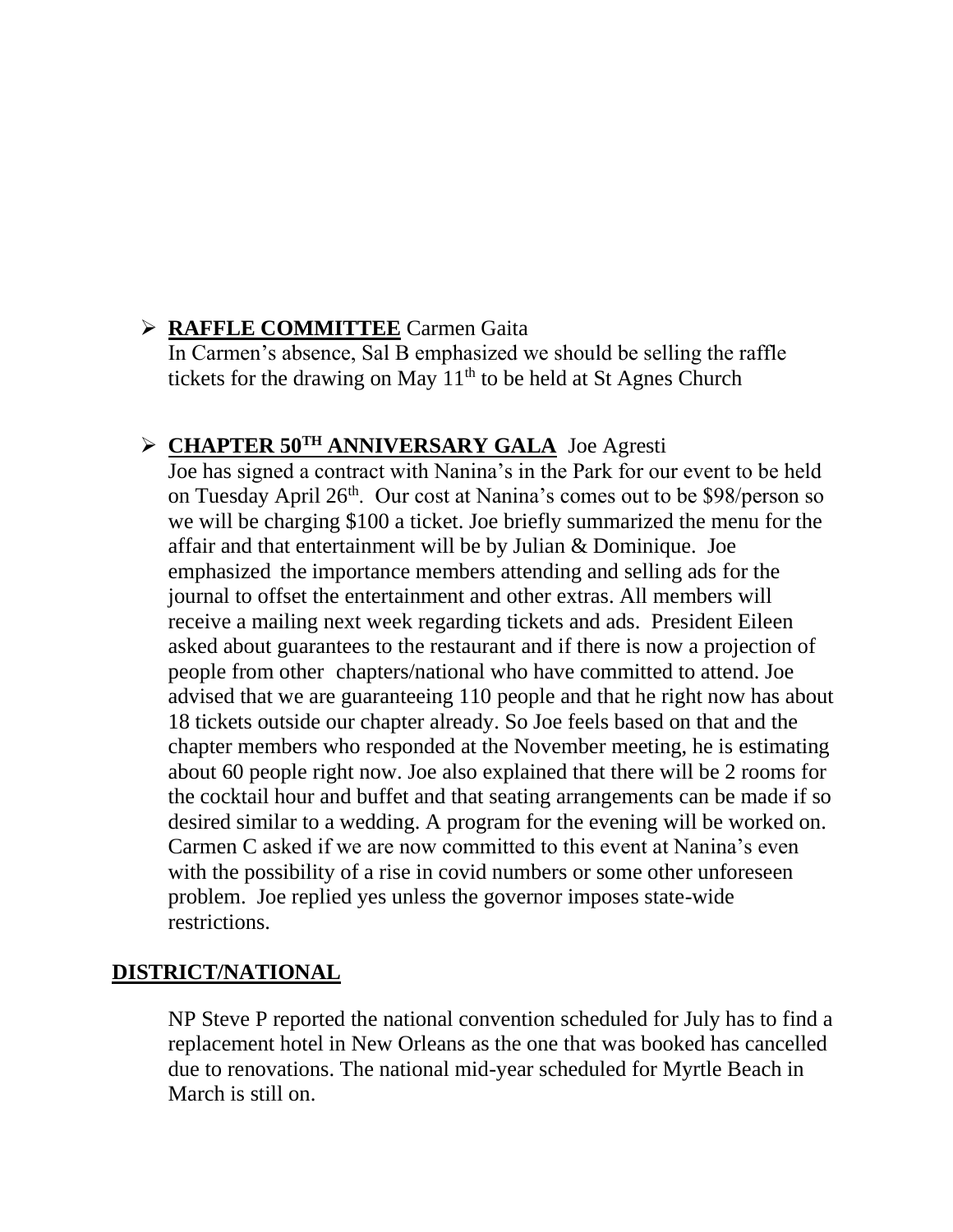Steve also advised that he will be nominating Dr William Connell of Seton Hall Univ for the UNICO National Rizzuto Award.

Chuck R mentioned that Dr Connell holds the Italian Chair at Seton Hall which our chapter was at the forefront of the efforts by UNICO National to fund a number of years ago and that Dr Connell is very worthy of this recognition.

## **OLD BUSINESS** – None

### **NEW BUSINESS**

The February chapter meeting on 2/9 is scheduled for Holy Cross Church basement and will be just coffee and desserts (members are encouraged to bring a dessert) and will start at 7:30PM since it is only coffee and.

Dominick Bucci addressed the chapter regarding the recent theft of the Nativity Scene figures from the front of Holy Cross Church. Dominick spoke of the value of the statues and the cost to replace same (approximately \$4000) and suggested the chapter might want to donate and help defray the cost. Sal B reminded the members that any expenditure over \$200 must be initially discussed by the executive committee and presented to the chapter for approval. Thus any potential donation will be discussed and presented by the executive board.

### **ADJOURNMENT**

Motion to adjourn by Sal B;  $2<sup>nd</sup>$  by John B. Meeting adjourned at 8:40PM

MINUTES RESPECTFULLY SUBMITTED BY: Secretary Chuck Russo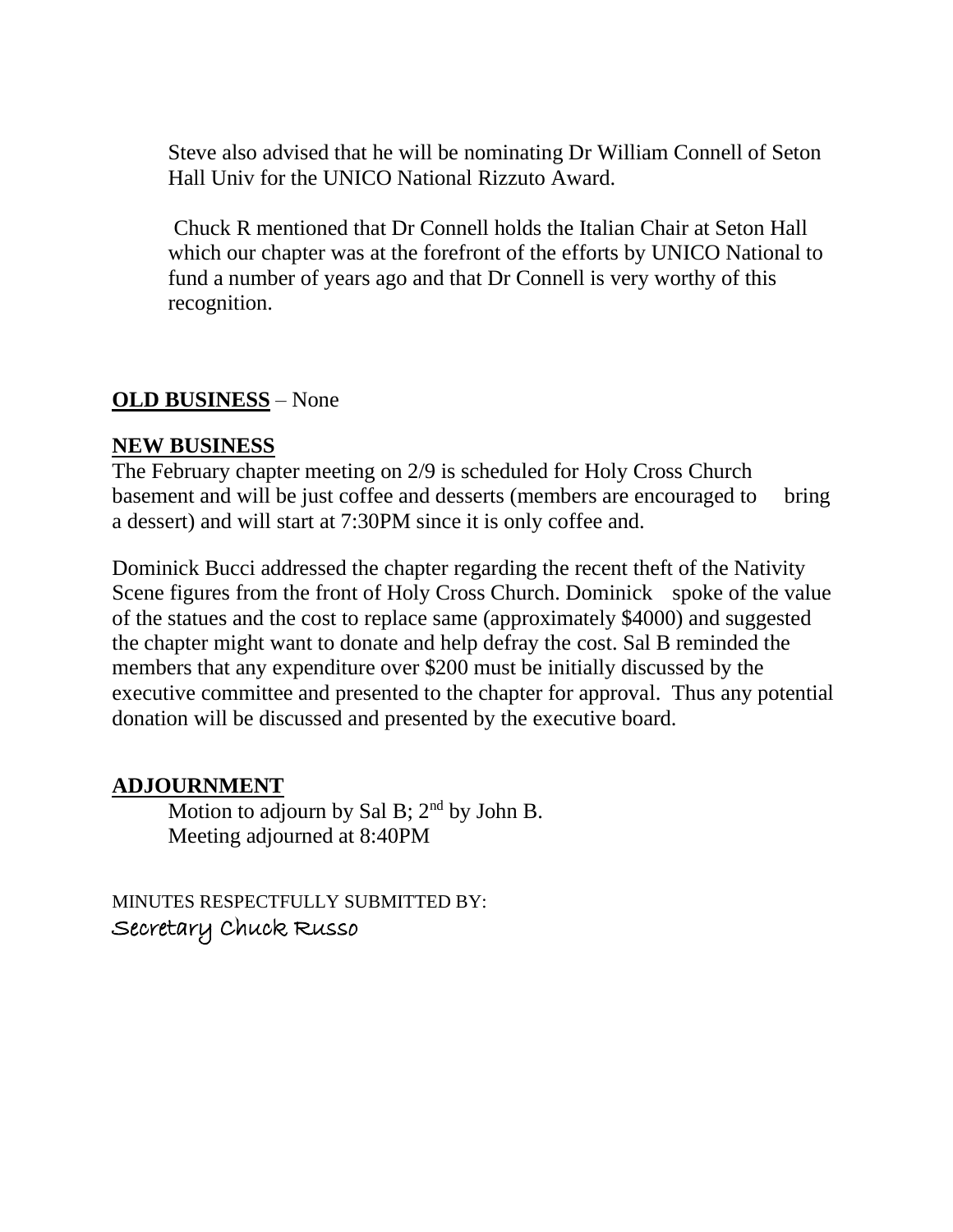#### **BILLS AND COMMUNICATIONS**

Eileen reported that a thank you had been received from the national office for our chapter donation for cancer research at the Meet the President Dinner in honor of Steve's brother. In conjunction to that we also received a thank you from the Pelonero family.

#### **FUNDRAISING COMMITTEE REPORTS**

➢ HOLIDAY CHEER (Baskets for Needy Families) Bob Appaluccio

Bob again advised that the program consists of donating gift cards to area families in need. These donations are based on the contributions of the chapter and chapter members. Bob emphasized how thankful families have been in the past for this support. In the past the families have come from various sources such as Carmen Criscione's wife, Sal Benvenuti's church and other individual chapter members. Bob praised the generosity of the chapter and chapter members and advised that if anyone knows of a needy family, Bob should be notified and that he would gladly be accepting donations.

➢ FOOD PANTRY Roni Corrado – Roni was not present Eileen stated that this month's donation by chapter members would be going to St Agnes Food Pantry which will be serving close to 200 families this month. There is food here at the meeting and Jay Sisti will be collecting money tonight for this cause. Eileen had also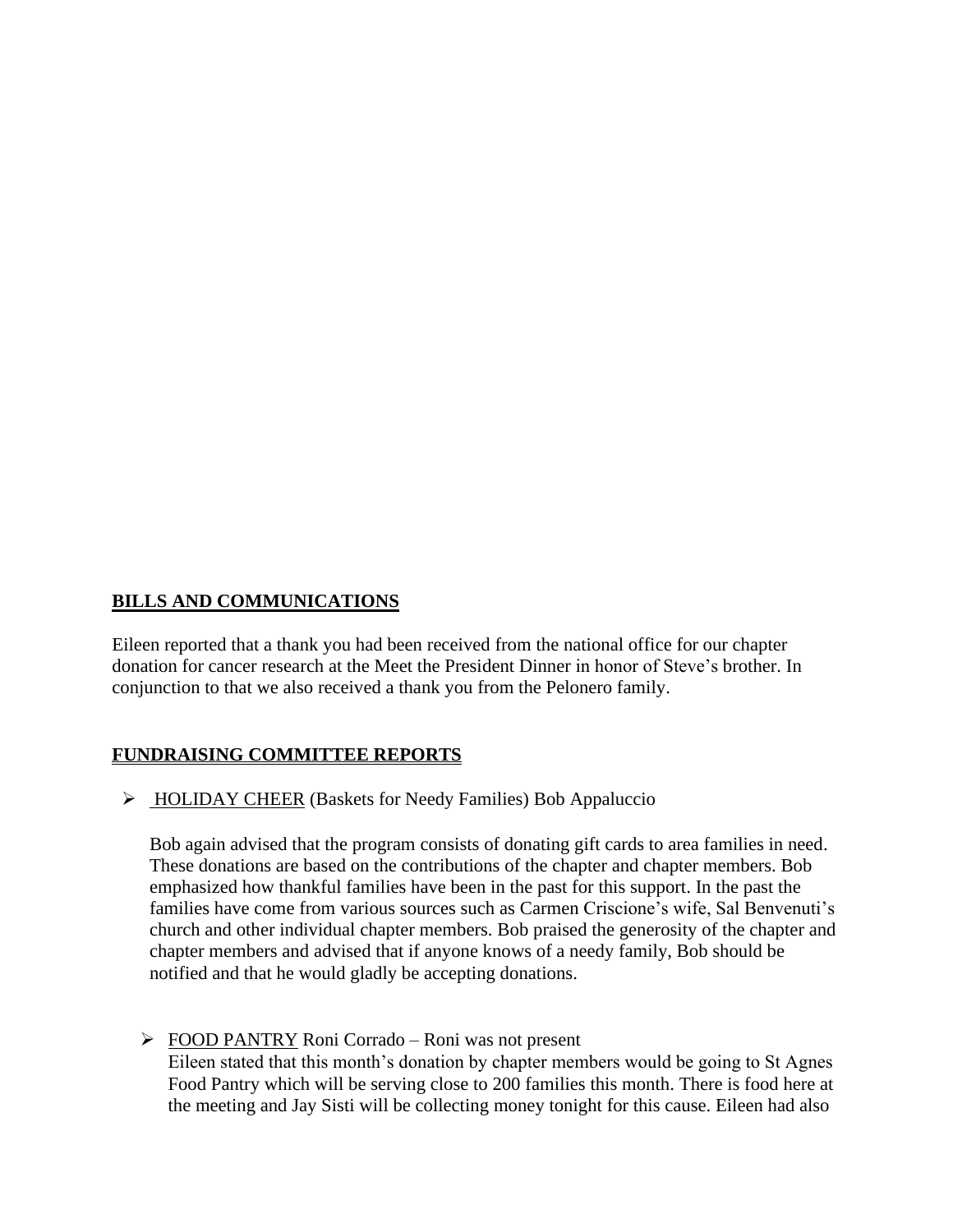given approval for Roni to purchase 3 turkeys for the food pantry as per their request. Joe Agresti stated that he has a contact in the supermarket field and, in the future, if he were notified of such a request, he could probably secure a donation from that source.

#### ➢ OVERSEAS SOLDIERS Roni Corrado

Roni was absent but Eileen indicated we have nothing to report for this item. Evelyn Tosi stated her grandson would soon be going to Egypt to train troops there.

#### ➢ COMMUNITY SERVICE Pat Liguori

 Pat stated he would soon be contacting ShopRite to obtain a date for the annual Food Drive in April

#### ➢ SCHOLARSHIP

Eileen advised that Pat Liguori had volunteered to Chair the scholarship Committee. Pat advised the committee soon will be meeting and more information would be available next month.

#### ➢ RAFFLE COMMITTEE Carmen Gaita

Carmen requested members take tickets tonight to sell and noted that they are especially good for the holiday season. There are currently 300 tickets out and \$80 has been collected so far. Carmen has tickets with him in case members want them tonight. The drawing will be in May 2022 and proceeds will go into the chapter general fund, not just the scholarship as last year.

#### ➢ PASTA DINNER Dominick Bucci

Dominick reported the pasta dinner was attended by approximately 100 people and was very successful. There was excellent entertainment provided by Al Russo who was paid but since he is a member of Dominick's church, Al gave us a great discount. Everyone had a great time. There were many donations; Dominick thanked ShopRite for the cake and Ed of the church for all the work he did in the kitchen. Overall, \$2750 was made, 50% to the church and 50% to the chapter. Bob Appaluccio added that while most attendees were from our chapter, most of the work and supplies was attributed to the church so the breakdown of funds is very fair as it was a true joint effort.

#### **NON-FUNDRAISING COMMITTEES**

➢ ITALIAN HERITAGE Angelo Verrone No report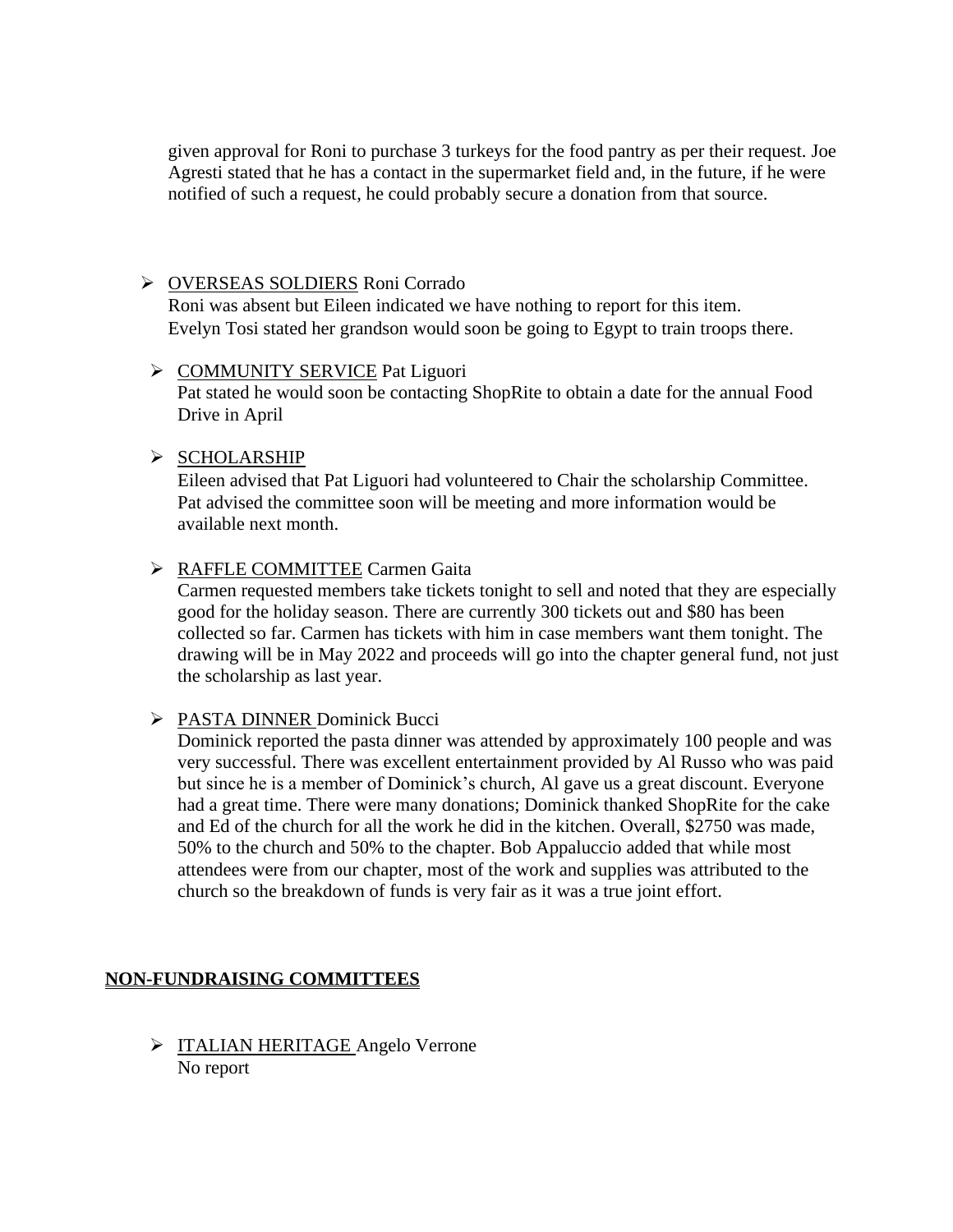#### ➢ GOOD AND WELFARE Sal Nocella

Sal reported a basket of fruit had been sent to Joe Benvenuti after his recent knee surgery.

Joe thanked the chapter and then spoke regarding Tony Orlando and his recent medical situation. His biggest problem is the broken arm he suffered in the fall We are glad to hear that Tony is doing much better and continues to make progress and is in recuperation.

➢ MEMBERSHIP John Barbieri John reported, based on figures from Steve Pelonero, that, according to chapter dues going to national this month, our chapter membership is officially 60 members. John listed November birthdays. Average age of members is 72.

#### ➢ NEWSLETTER AND WEB-SITE Steve Pelonero

As per Steve, there is much interesting information in the monthly newsletter. He stressed that we should support chapter sponsors listed in the newsletters whenever possible.

#### **DISTRICT IV AND UNICO NATIONAL**

.

Joe Agresti spoke about the annual District Christmas Party for special children.

There will be a District Pasta dinner on January 7th, 2022, proceeds of which will be used to fund next year's district Christmas party. Joe encouraged all to attend both the pasta dinner in January as well as the Christmas Party on December  $7<sup>th</sup>$  at the Brownstone. Tickets are \$55 a person.

There will be a Cigar night tomorrow, Nov  $11<sup>th</sup>$  in support of the 2022 National Convention at the Brick House in Wyckoff.

#### DISTRICT GOVERNOR PRESENTATION

District Governor D'Uva addressed the chapter. He reiterated the importance of the upcoming district events, Christmas Party on Dec 7th, and Pasta Dinner on Jan  $7<sup>th</sup>$ , and encouraged members to attend these very worthwhile events,

The next district meeting will be on Nov 16<sup>th</sup> at Anthony Franco's in Wayne.